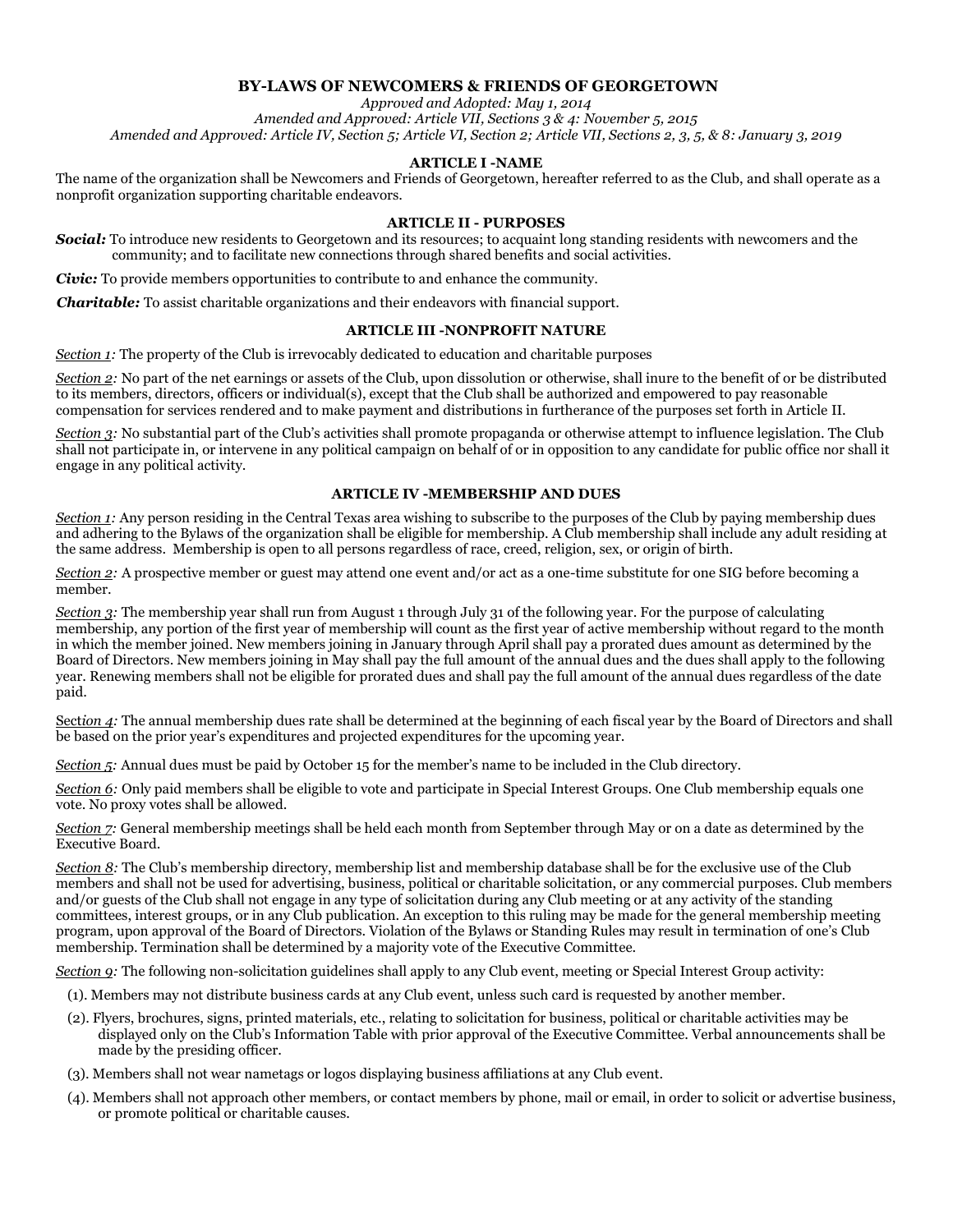- (5). When communicating Club business or activities with other Club members, members' email address and email signatures shall not contain any references, logos, links, web page address, etc., relating to business, political or charitable enterprise in which a member is involved.
- (6). Members who feel they have received prohibited solicitations from another member may notify a member of the Executive Committee. The complaint will be discussed by the Board of Directors, and the member against whom the complaint has been lodged may appear before the Board of Directors to discuss the complaint. The Executive Committee will then determine what action is appropriate.

*Section 10:* A member may resign or withdraw from membership in the Club at any time. If a member is indebted to the Club at the time of withdrawal, resignation or termination, all indebtedness must be paid. Club membership dues and related fees shall not be refunded.

### **ARTICLE V - EXECUTIVE COMMITTEE AND BOARD OF DIRECTORS**

*Section 1:* The Executive Committee shall consist of the following elected officers: President, First Vice President, Second Vice President/Membership, Secretary, Treasurer. The Executive Committee may exercise all powers of that body, providing the President is presiding in accordance with the bylaws and policies of the Club.

*Section 2:* The Board of Directors shall consist of the Executive Committee, and the chairperson of all standing committees. The Board of Directors shall manage and supervise all Club business.

*Section 3:* At the beginning of each new term of office, the Executive Committee shall determine the times and dates of the Board of Directors meetings, which shall be held prior to the general membership meeting. The Board of Directors may conduct monthly meetings during the months of August through May, or when called by the President. Two-thirds of the Board of Directors members present at a meeting shall constitute a quorum.

*Section 4:* Members of the Board of Directors shall be required to attend all monthly Board meetings and general meetings. If more than three (3) consecutive meetings (Board meetings or General meetings) are missed, without just cause, an officer's position on the Board may be considered vacated, with the Executive Committee reserving the right to request the officer's formal resignation.

*Section 5:* Each office shall have one vote regardless of the number of persons filling that position.

*Section 6:* Any member of the Executive Committee may call a special meeting of that Committee. All members of the Executive Committee shall be notified at least twenty-four hours in advance of the special meeting. One half of the members of the Executive Committee shall constitute a quorum.

*Section 7:* With the exception of Executive Sessions all Board of Directors meetings are open to the general membership. A member's intent to attend a board meeting must be received by the President within 48 hours of the meeting. General members attending a Board meeting shall not have the privilege to vote.

*Section 8:* Each Board officer shall prepare an end-of-the-year report on the activities and accomplishments of that office during the preceding year. This report shall be presented to the President at the May board meeting.

*Section 9:* No officer or director of the Club shall be personally liable for any debts or obligations of the Club of any nature whatsoever nor shall any of the property or assets individually belonging to the officers or directors be subject to the payment of debts or obligations of the Club.

*Section 10:* Any director or officer involved in litigation by reason of his or her position as a director or officer of this organization shall be indemnified and held harmless by the organization to the fullest extent authorized by law. The Club shall be authorized to purchase adequate insurance coverage for Officers' and Directors' liability and general liability insurance.

### **ARTICLE VI - ELECTION OF OFFICERS**

*Section 1:* Executive Officers and Standing Committee Chairpersons are elected and shall hold office for one year. An executive officer or Chairperson may be elected to the same office or committee for two or more years with Board approval. Prior to being elected to the Office of President, a member must have served at least one full term in an elected position on the Board of Directors. Terms of all Board members shall commence at the close of the May Board meeting. Special Interest Group leaders shall be chosen by the group participants.

*Section 2:* The First Vice President shall appoint a Nominating Committee no later than the January Board of Directors meeting. The Committee may include members of the Board of Directors and members from the Club membership at large. The First Vice President shall present the name of one or more candidates for each elected position of the Executive Committee and standing committees. If there is no First Vice President in place, then a member of the current Board of Directors shall be appointed by the president to serve as Chairperson of the Nominating Committee no later than the January Board of Directors meeting. The First Vice President (or Board of Directors Designee) shall present the name of one or more candidates for each elected position of the Executive Committee and standing committees to the Board of Directors at the February Board meeting for approval. Nominee's consent to serve must be obtained before the final slate of officers is presented to the Board of Directors in February.

*Section 3:* The proposed slate of executive officers and standing committee chairpersons shall be announced at the March general membership meeting and shall be published in the March newsletter and Club website.

*Section 4:* The election of officers and chairpersons shall be held at a meeting time as determined suitable by the Board Nominations from the floor may be made at that time, providing the nominee's consent has been obtained before the name is entered on the slate. If there is more than one candidate for an office, paper ballots will be cast. All members present at the regularly scheduled general membership meeting shall constitute a quorum.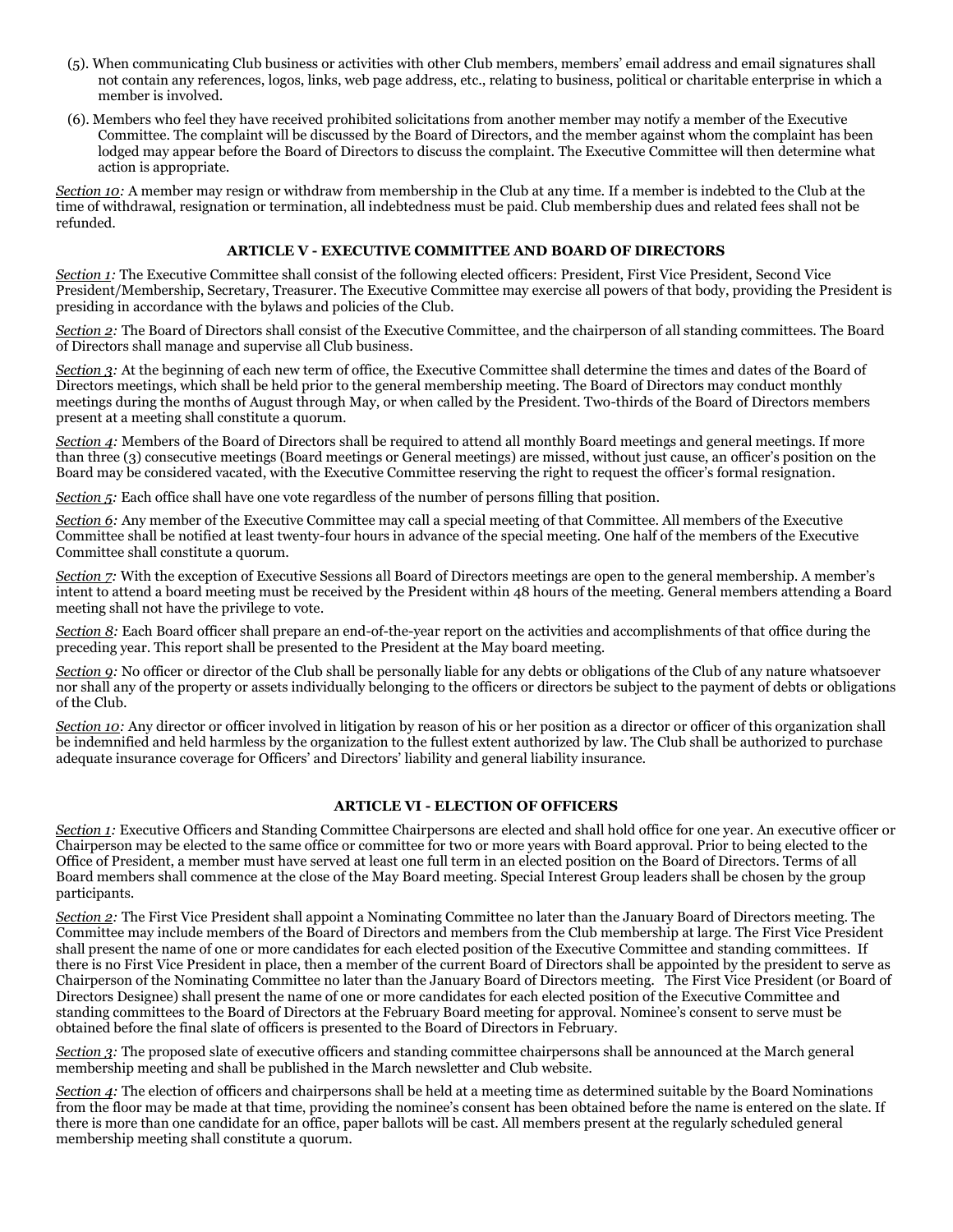*Section 5:* The installation of newly elected officers shall be held at the May meeting or at such time and place as approved by the Board of Directors.

*Section 6:* A vacancy in any office or standing committee chairperson position shall be filled by a majority vote of the Executive Committee, with the exception of the office of President, which shall automatically be filled by the First Vice President.

## **ARTICLE VII - DUTIES OF OFFICERS AND CHAIRPERSONS**

*Section 1:* The President shall preside at all meetings of the general membership, the Executive Committee and the Board of Directors, and shall be an ex-officio member of all committees, with the exception of the Nominating Committee. The President shall appoint special committees, fill vacancies as necessary with the approval of the Board of Directors, and shall have the authority to sign checks in the absence of the Treasurer. The President, Treasurer and Hospitality Chairperson shall contract for a facility to hold general membership meetings.

*Section 2:* The First Vice President shall assist the President with the organization and planning of meetings; shall preside in the absence of the President; shall serve as chairperson of the Nominating Committee and shall appoint members to serve on said committee. If there is no First Vice President in place, then a member of the current Board of Directors shall be appointed by the president to serve as Chairperson of the Nominating Committee no later than the January Board of Directors meeting. The First Vice President shall be in charge of welcoming and greeting current and prospective members at the monthly meeting. The First Vice President shall assume the role of President upon installation of new officers and may appoint a Parliamentarian.

*Section 3*: The Second Vice President/Membership shall preside in the absence of the President and the First Vice President and shall serve as Membership Chairperson. The Second Vice President/Membership/Membership Chair shall register all members and visitors attending the monthly meeting; submit all dues to the Treasurer; maintain a master membership list for distribution as needed which shall include the compilation and distribution of the annual membership directory.

S*ection 4*: The Secretary shall be the custodian of the permanent and historical records of the Club, which shall include a copy of the annual directory and the monthly newsletter. The Secretary shall keep and make available the minutes of all Board of Directors meetings, all Executive Committee meetings, and general membership meetings, and shall provide the Board of Directors with copies of said documents. The Secretary shall prepare a monthly communication with the membership. The Secretary shall be responsible for correspondence as directed by the Board of Directors. The Secretary may appoint a Correspondence Secretary to assist with the handling of correspondence and other duties as required.

*Section 5:* The Treasurer shall have custody of all funds of the organization, shall receive all dues and related fees, and shall make all authorized disbursements as approved by the Board of Directors. The Treasurer shall maintain a financial status of the master membership list for distribution to the Membership Chairperson and Board of Directors as needed. The Treasurer shall present a financial report at every Board meeting and a year-end report that reflects the actual income and expenditures compared with the budgeted income and expenditures, and shall report the financial status of the Club to the membership. The financial records shall be open for inspection or review at any time the Board of Directors deems necessary. An audit will be conducted on an annual basis after close of the May financials by a minimum of two non-Board members of the organization, appointed by the President. At the beginning of the fiscal year, the Treasurer shall present the proposed annual budget for approval by the Board of Directors.

*Section 6:* The Hospitality Chairperson shall be in charge of facility room set up for general meetings, and may assist the Program Committee with any planned luncheons or events.

*Section 7:* The Publicity Chairperson shall coordinate, write and produce any press releases required by the Board of Directors and shall be responsible for all publicity notices.

*Section 8:* The Communications Chairperson shall be responsible for the Club website and digital applications.

*Section 9:* The Program Chairperson shall determine program(s)for the general membership meetings; coordinate programs for each meeting with the Board of Directors; provide program information specifically to the Publicity, Membership, Communications and Hospitality chairpersons, and shall write thank-you notes to guest speakers.

*Section 10:* The Coffee and Conversation Chairperson shall coordinate and oversee all gatherings for Coffee and Conversation.

*Section 11:* The Special Interest Groups (SIG) Chairperson shall oversee and coordinate the activity of all SIG groups; provide SIG information for the website; act as liaison with other event coordinators and ensure that all SIG members are paid Club members.

*Section 12:* The Immediate Past President shall serve for one year as an ex officio member to the Board of Directors in an advisory capacity without the power to vote.

*Section 13:* The President may appoint a Parliamentarian who is knowledgeable in Robert's Rules of Order. The Parliamentarian will serve as an ex officio member to the Board of Directors without the power to vote.

### **ARTICLE VIII - STANDING COMMITTEES, SPECIAL INTEREST GROUPS, AND SPECIAL COMMITTEES**

*Section 1:* Standing Committee Chairpersons shall select their own committee members from the general membership.

*Section 2:* Special Interest Groups, hereafter referred to as SIG(s), shall select their leaders from their own group membership, not to exceed one leader and one Assistant leader. The SIG leaders and Assistant leaders may serve consecutive or repeat terms with approval of the SIG.

1. Each SIG shall be self-supporting. The Club will not be used to reimburse any SIG. SIG participants will be solely responsible for any debt incurred in the course of their activities. SIG leader(s) are responsible for collecting sufficient funds from the participants to cover the cost of their activities.

2.Only paid members may participate in a SIG.